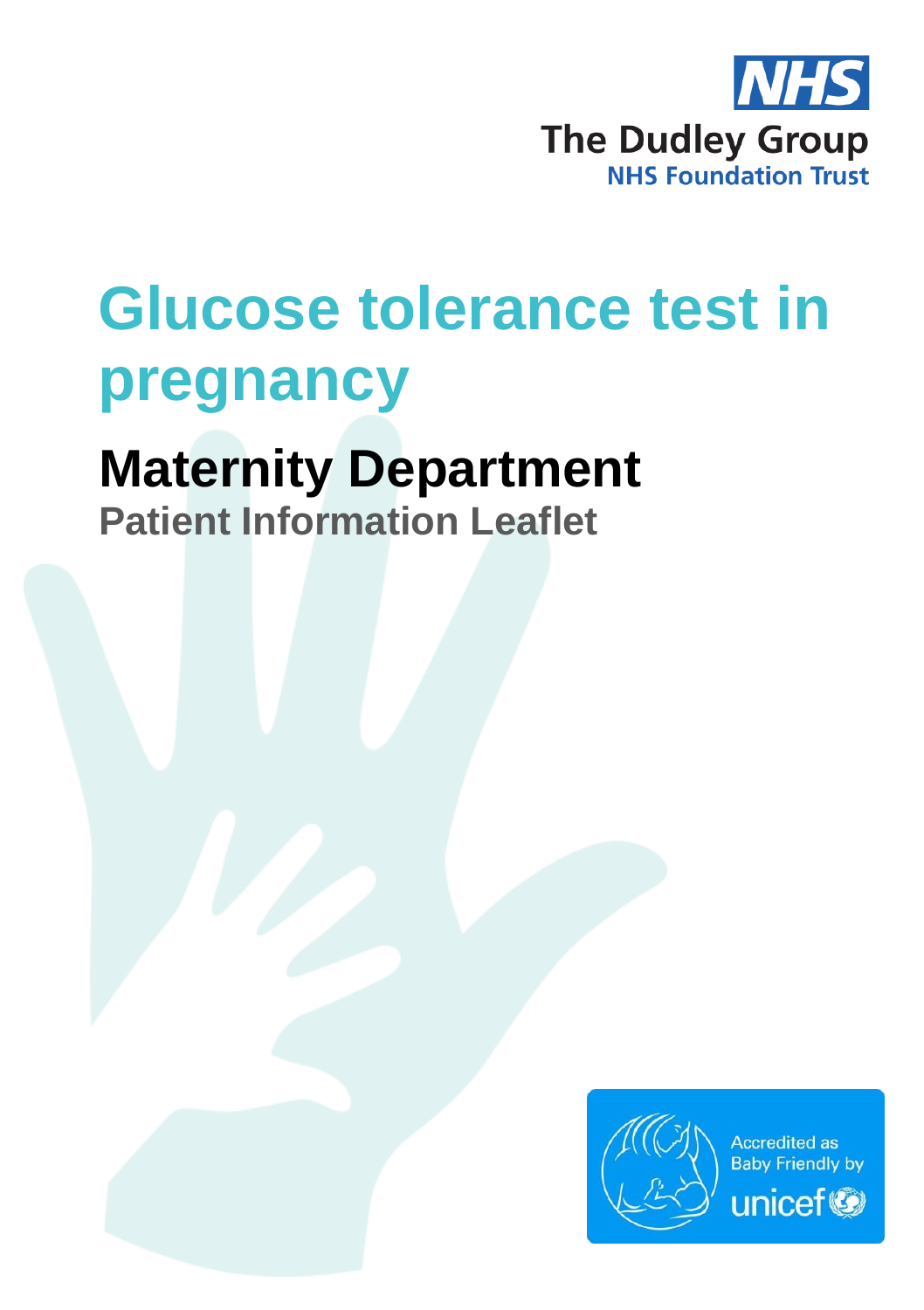## **What is a glucose tolerance test (GTT)?**

It is a test which is carried out during pregnancy to find out if you have gestational diabetes.

**A diagnosis of gestational diabetes will lead to increased monitoring and may lead to increased interventions during your pregnancy and/or labour.**

#### **What is gestational diabetes?**

It is usually a temporary form of diabetes where you have high blood glucose levels, especially after eating, and it affects women during pregnancy.

Normally, the amount of glucose in the blood is controlled by a hormone called insulin. However, during pregnancy, some women develop higher than normal levels of glucose in their blood which insulin cannot bring under control.

Gestational diabetes usually develops in the third trimester (after 28 weeks) and normally goes away after the baby is born. However, women who develop gestational diabetes are more likely to develop type 2 diabetes later in life.

It is important that we find out if you have gestational diabetes as you will need to have more antenatal appointments to monitor you and the baby. This is because if you have it, you are more likely to have complications during pregnancy and birth, particularly if the diabetes is not treated.

#### **Who gets gestational diabetes?**

You are at a higher risk of developing gestational diabetes if

- You have had gestational diabetes during previous pregnancies.
- You have a close relative (parent, brother, sister, child) with diabetes.
- You have had a large baby in a previous pregnancy.
- You have had an unexplained stillborn baby in a previous pregnancy.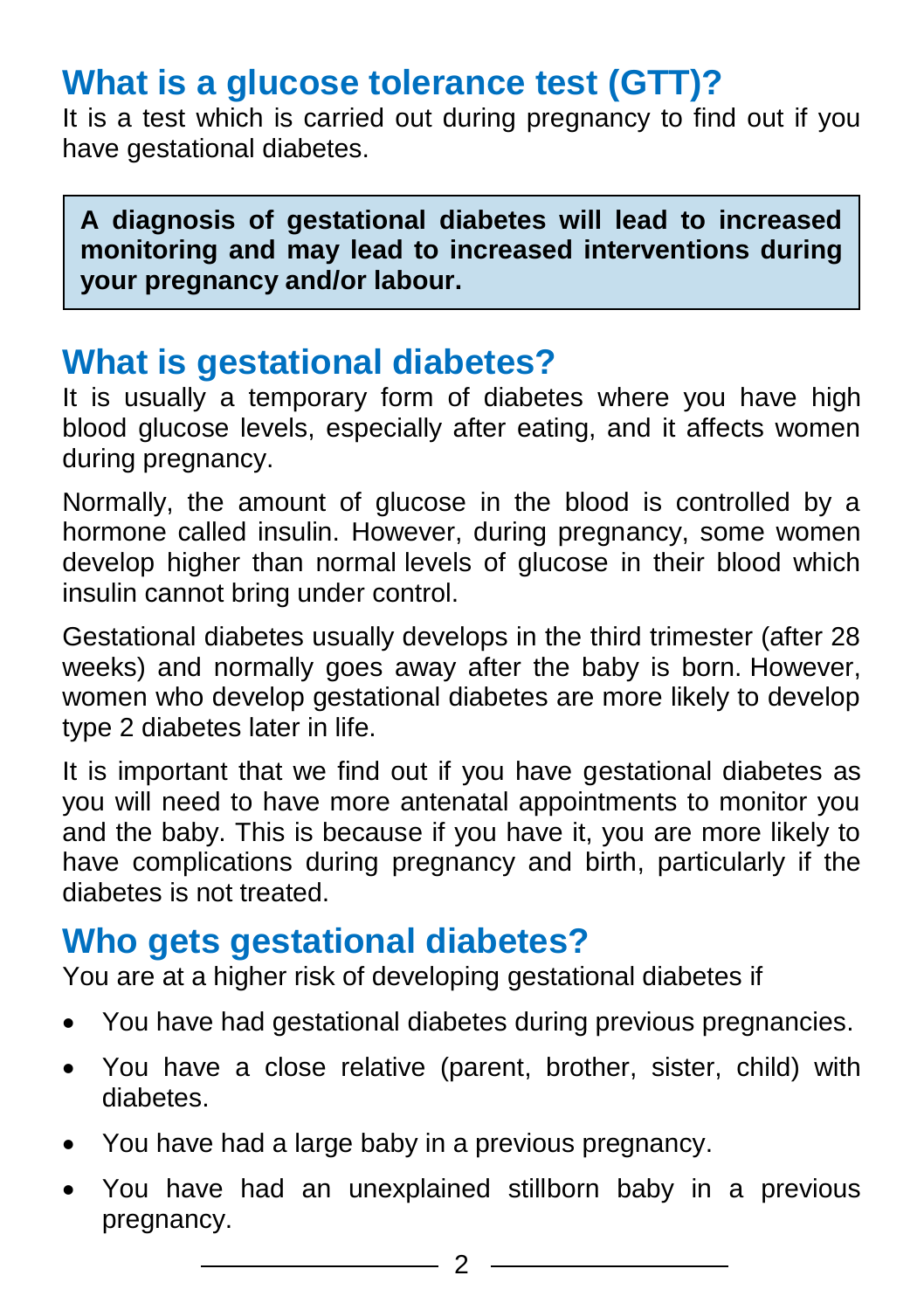- You have a body mass index (BMI) over 30.
- You have had sugar (glucose) in your urine during your pregnancy.
- You have polycystic ovary syndrome.
- You are taking certain antipsychotic medications.
- Your family origins are South Asian (specifically India, Pakistan or Bangladesh), Black (specifically Caribbean or African) or Middle Eastern (specifically Saudi Arabia, United Arab Emirates, Iraq, Jordan, Syria, Oman, Qatar, Kuwait, Lebanon or Egypt).

#### **What are the symptoms?**

Often there are no symptoms with gestational diabetes. For this reason, if you are at increased risk of gestational diabetes, you will be offered a GTT test which is carried out in weeks 25 to 27 of pregnancy. However, if you have had gestational diabetes in a previous pregnancy, the test will be carried out at 16 to 18 weeks of pregnancy.

High blood glucose can cause some symptoms, including

- a dry mouth with increased thirst;
- needing to urinate frequently, especially at night;
- tiredness:
- recurrent infections, such as thrush (a yeast infection) or
- blurred vision.

### **What does the test involve?**

 The night before the test, you must not eat anything from 10pm. You can have sips of water.

Please note you can still take any regular medication as usual with water (not squash or juice). If the medication needs to be taken with food, delay this dose until after the test. If you have concerns regarding your medication, please contact the diabetes centre.

 When you arrive at the clinic, we will take a sample of your blood.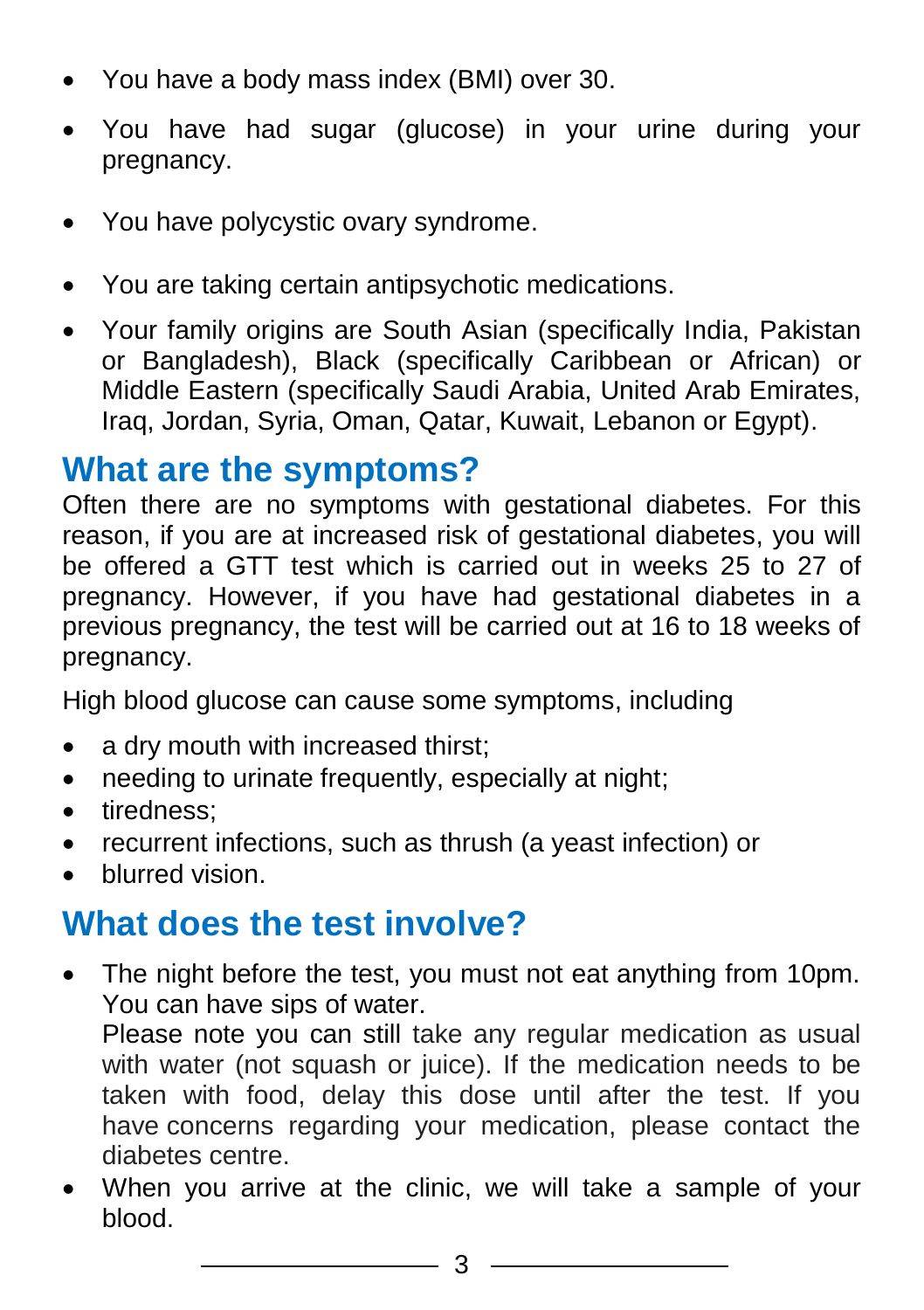- Then, you will need to drink a glucose drink within five to six minutes.
- After this, you will need to sit in the department for two hours. During this time you will not be able to eat, drink or smoke. It is a good idea to bring a magazine, book or something to do, and also a snack for after the test.
- After two hours, we will take a second blood test. The test is then finished and you can go home.

**Please bring your hand held green notes when you come for the test.**

#### **How do I book the test?**

Your community midwife or the antenatal clinic staff will advise you on how to book your test.

#### **Where does the test take place?**

It will be at one of the following places:

- The Briar Suite, Brierley Hill Health and Social Care Centre, Venture Way, Brierley Hill, DY5 1RU (opposite Asda car park).
- Ladies Walk Centre, Ladies Walk, Dudley, DY3 3UA.

**Please make sure you know where your test is taking place.**

#### **How do I get the results?**

The results of your test will be reviewed within two working days. If the result is normal, there is no further action required and your community midwife will be notified of the result. She will tell you the results.

If the result is abnormal, we will refer you to a joint antenatal/diabetic clinic and they will arrange to see you.

4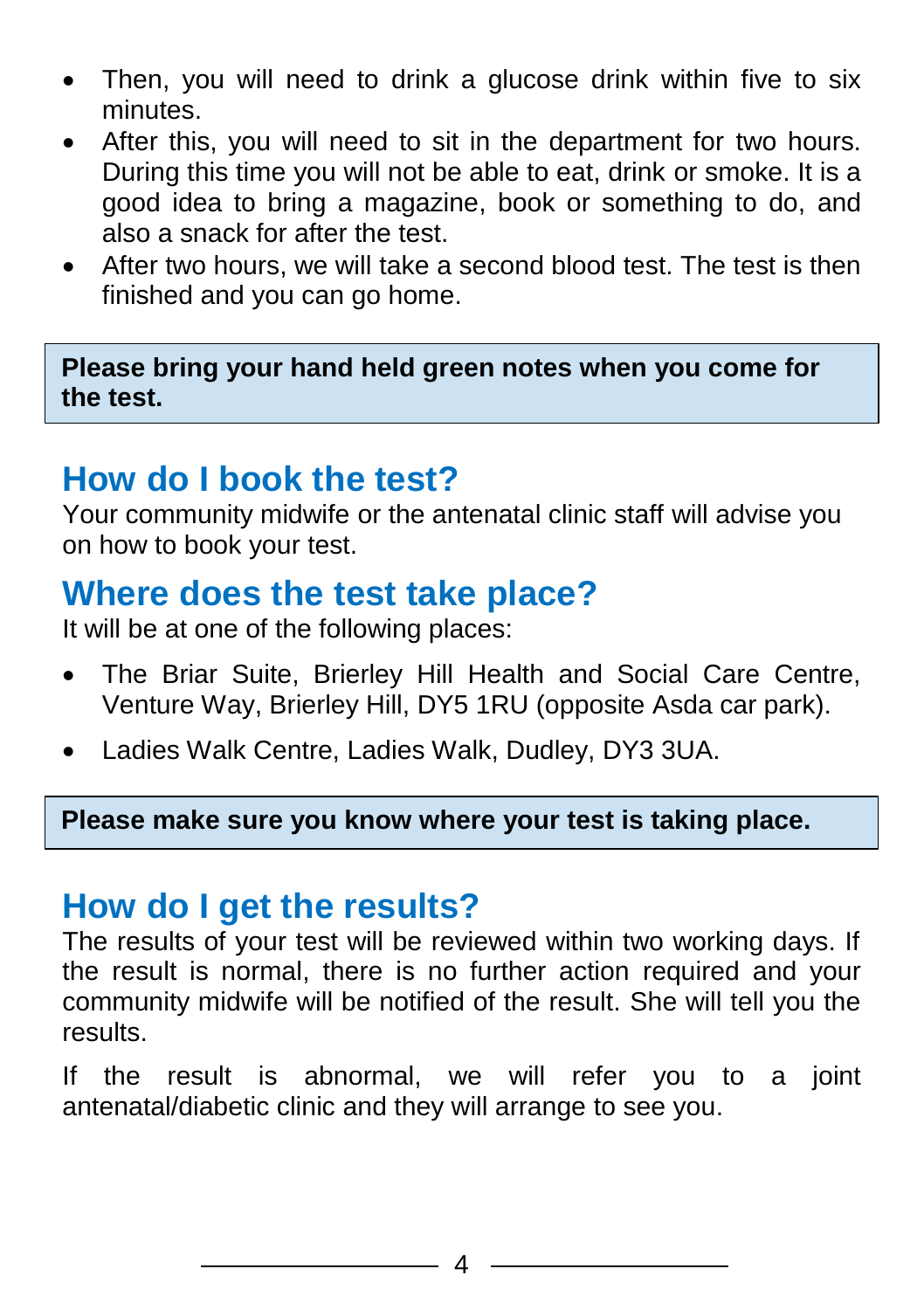#### **How is gestational diabetes treated?**

If you have gestational diabetes, when you are referred to the antenatal/diabetes clinic you will be given information about monitoring and controlling your blood glucose (sugar) levels.

Sometimes, changing diet and exercising more will be enough to control your gestational diabetes. Some women may need medication.

You will be offered more frequent antenatal appointments so that you and your unborn baby can be closely monitored.

#### **If you need to rearrange your test, please call 01384 244312.**

If you have any questions, or if there is anything you do not understand about this leaflet, please contact:

Your community midwife on 01384 244358 (9am to 5pm, Monday to Friday)

Pregnancy Day Assessment Unit on 01384 244312 (8am to 6.30pm, Monday to Friday)

Diabetes centre on 01384 456111 ext. 3399

#### **This leaflet can be downloaded or printed from:**

<http://dgft.nhs.uk/services-and-wards/maternity/>

If you have any feedback on this patient information leaflet, please email dgft.patient.information@nhs.net.